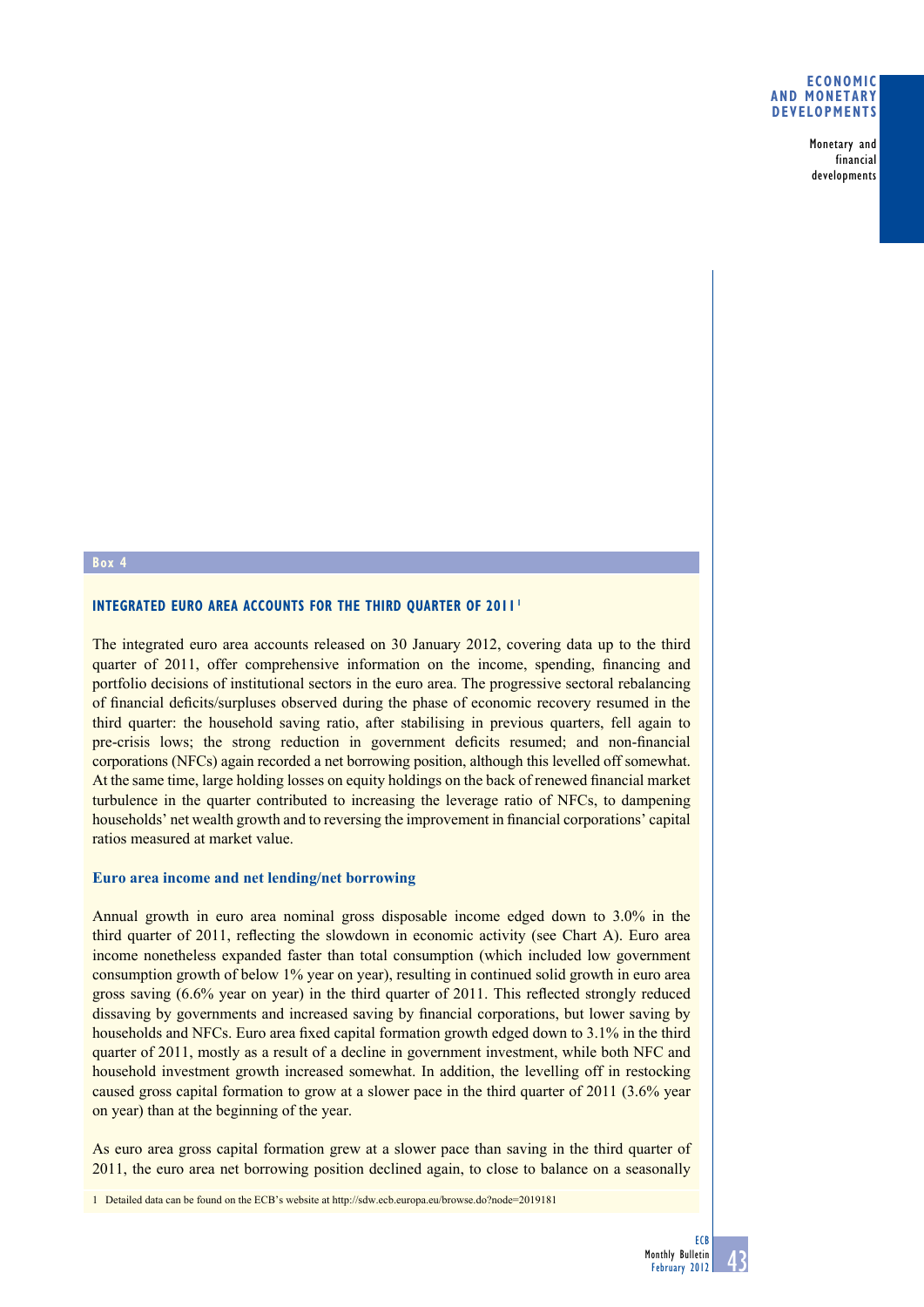

adjusted basis (and to a deficit of 0.5% of GDP on a four-quarter sum basis). This development mirrors the decline in the current account deficit, which reflects improved net exports of goods and services. From a sectoral viewpoint, it mostly reflects the resumption of the reduction in government deficits (to  $4.6\%$  of GDP in the third quarter of 2011, on a four-quarter sum basis, from a peak of 6.7% in the first quarter of 2010), a small reduction in NFCs' net borrowing and a small increase in financial corporations' net lending (all on a seasonally adjusted basis). By contrast, household net lending contracted somewhat (see Chart B). $^2$  On the financing side, cross-border transactions continued to expand (by  $\epsilon$ 100-200 billion per quarter in recent quarters), but reduced gross inflows in debt securities and some disposals of equity held abroad in the course of the third quarter of 2011 suggest some return of investors' home bias.

# **Behaviour of institutional sectors**

*Households*' nominal income growth fell to 2.2% year on year in the third quarter of 2011 owing to the increasingly adverse impact of the fiscal drag (tax payments and net social transfers) and to lower growth in gross operating surplus and mixed income (see Chart C). Growth in wages and salaries also levelled off, while net property income earned supported household income growth. In real terms, household income resumed its decline (-0.4% year on year), after a brief interruption in the first half of the year, notably owing to high commodity-price-driven inflation. With private consumption remaining more robust than income, households again tapped their stock of precautionary savings. As a result the saving ratio fell again, on a seasonally adjusted

2 The net lending/net borrowing of a sector is the balance of its capital account, which measures the excess of saving and net capital transfers received over capital investments (net lending), or vice versa (net borrowing). It is also the balance of the financial accounts, which measures the difference between transactions in financial assets and transactions in liabilities.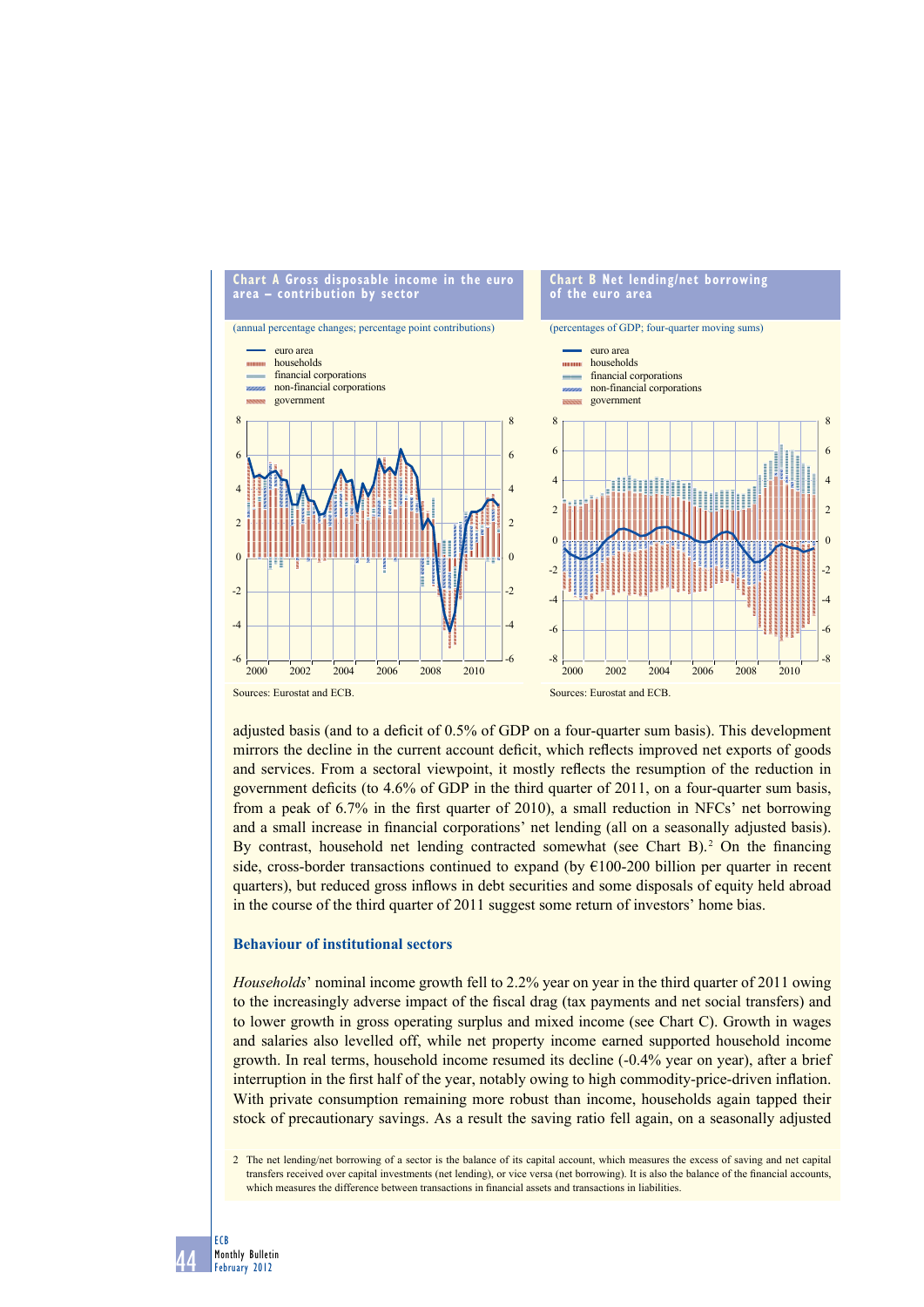# **ECONOMIC ANd MONETAry dEvElOPMENTS**

Monetary and financial developments



basis, to a pre-crisis low (13.3%, see Chart D). Combined with a slight increase in investment, this drove the household net lending position down. In this context, as growth in financing was stable at low levels, households further reduced financial asset accumulation, shifting their portfolios towards less risky deposits and debt securities. Holding losses incurred by households on their equity portfolios reduced the year-on-year growth of their net wealth (see Chart E).

The growth in the gross operating surplus of *NFCs* slowed again markedly in the third quarter of 2011, as value added growth decreased, although this was partly compensated by some moderation in annual wage growth from its second quarter peak of +3.7% year on year. Also, NFCs stepped up dividend distribution (net of dividends earned) and paid higher corporate tax. As a result, NFC savings (i.e. their retained earnings) registered an abrupt decrease in the growth rate, to -1.3% year on year, though remaining at still high nominal levels (see Chart F). With gradually increasing fixed capital investment but moderating restocking, NFC net borrowing increased (on a four-quarter sum basis), although it remained moderate. This contrasts with the fragility, prior to the bankruptcy of Lehman Brothers, of an overextended NFC sector, which at the time showed a very large net borrowing position. The present, cautiously expansionary posture of NFCs is reflected in a slight acceleration in financing on a consolidated basis, while NFCs stepped up their acquisitions of equity in the third quarter of 2011 and further built up their ample liquidity buffers ( $\epsilon$ 2.6 trillion). The disintermediation in NFC external financing triggered after the bankruptcy of Lehman Brothers moderated further, as growth in MFI lending accelerated somewhat (to 1.9% year on year), while growth in debt securities issuance and in intra-sector lending (trade credit and intra-group credit) were broadly stable, below the robust levels seen in 2009-10. At the same time, the gradual reduction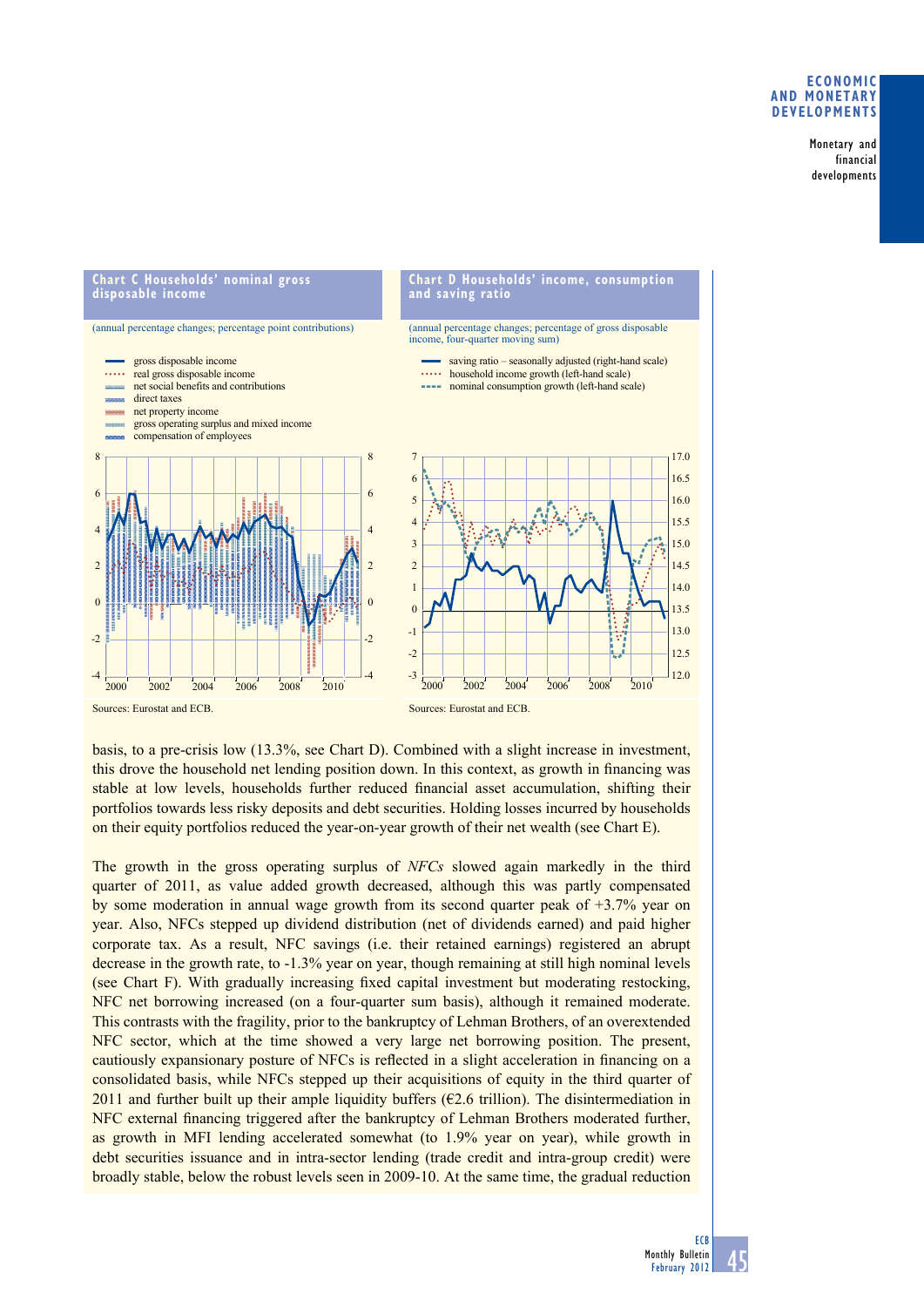

Notes: Data on non-financial assets are estimates by the ECB. 1) This item comprises net saving, net capital transfers received and the discrepancy between the non-financial and the financial

accounts 2) Mainly holding gains and losses on shares and other equity.

3) Mainly holding gains and losses on real estate and land.

in leverage observed since the first quarter of 2009 was interrupted, with a second quarterly increase, as the result of the adverse impact of holding losses on equity held.

In the third quarter of 2011 the fairly rapid reduction in *government* deficits since the beginning of 2010 (on a seasonally adjusted basis) resumed, after an interruption in the second quarter, as a temporary weakness in tax revenue reversed. Year-on-year growth in total expenditure remained fairly low at close to 1% (excluding one-off transfers), reflecting the impact of sizeable consolidation measures (including close to zero annual growth in compensation of employees), despite significant increases in interest payments. Debt issuance slowed on a quarterly basis (albeit remaining elevated on a four-quarter sum basis) and was largely absorbed by purchases under the Securities Markets Programme as banks and non-residents reduced their holdings.

The disposable income of *financial corporations* increased in the third quarter of 2011 as a result of a larger increase in dividends earned than in dividends paid, while value added plus net interest earned continued to grow. Despite sizeable net retained earnings (€35 billion per quarter in recent quarters), financial corporations' net assets at market value (a euro area accounts measure of capital ratio) fell markedly as a result of the pronounced holding losses on equity portfolios, although it remained significantly above the market's valuation of their equity (see Chart G). Chart H shows that financial corporations suffered large holding losses on, mostly, their portfolios of equity assets held (quoted shares, unquoted shares and mutual funds). On other instruments (deposits, loans and debt securities held), by contrast, holding gains were recorded, stemming in part from the appreciation of assets denominated in foreign currencies. In addition, the holding losses on debt securities issued by sovereigns under stress (all recorded at market value in the